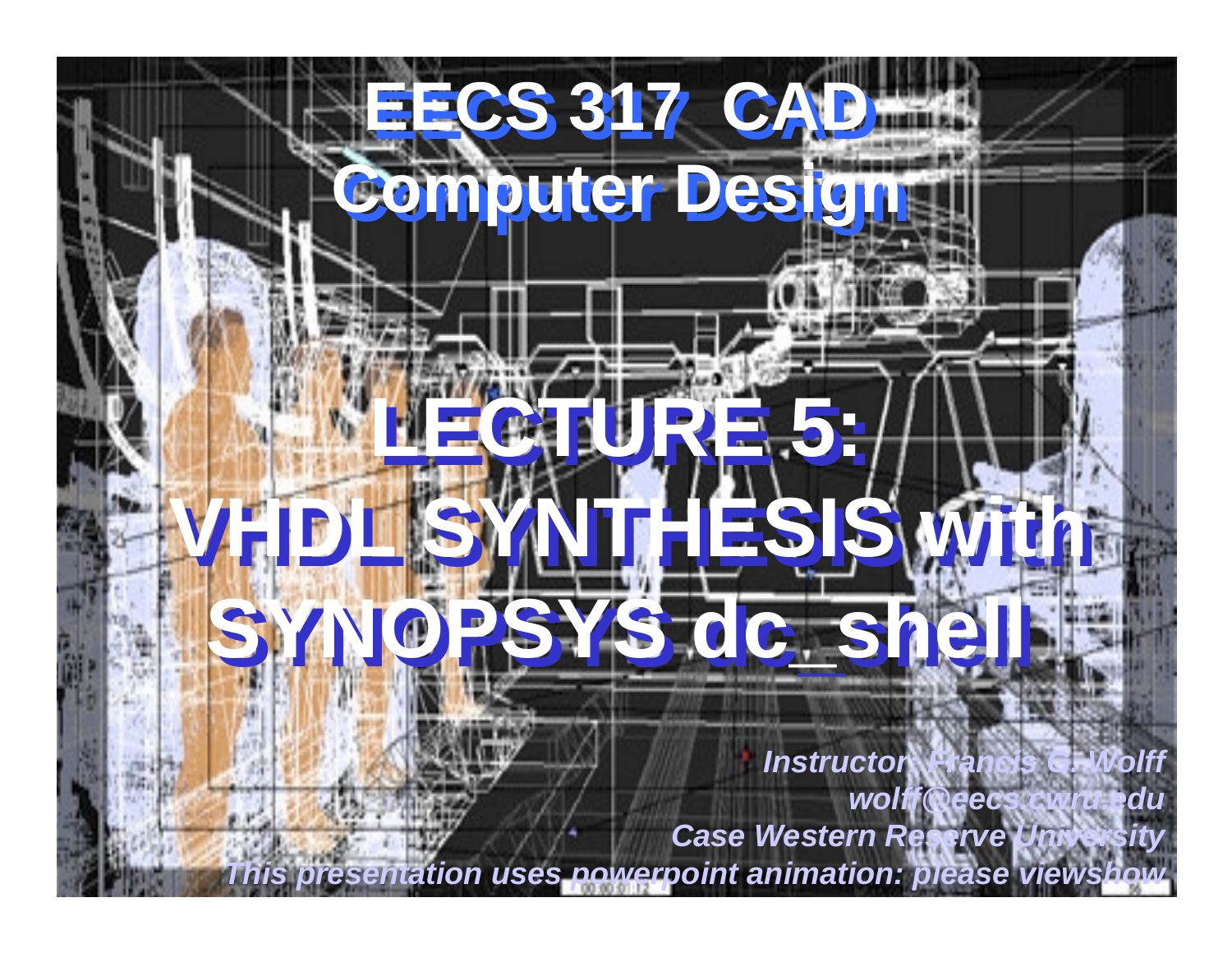## **Review: Generic 2-to-1 Datapath Multiplexor Entity**



**The file generic\_mux.vhd contains:**

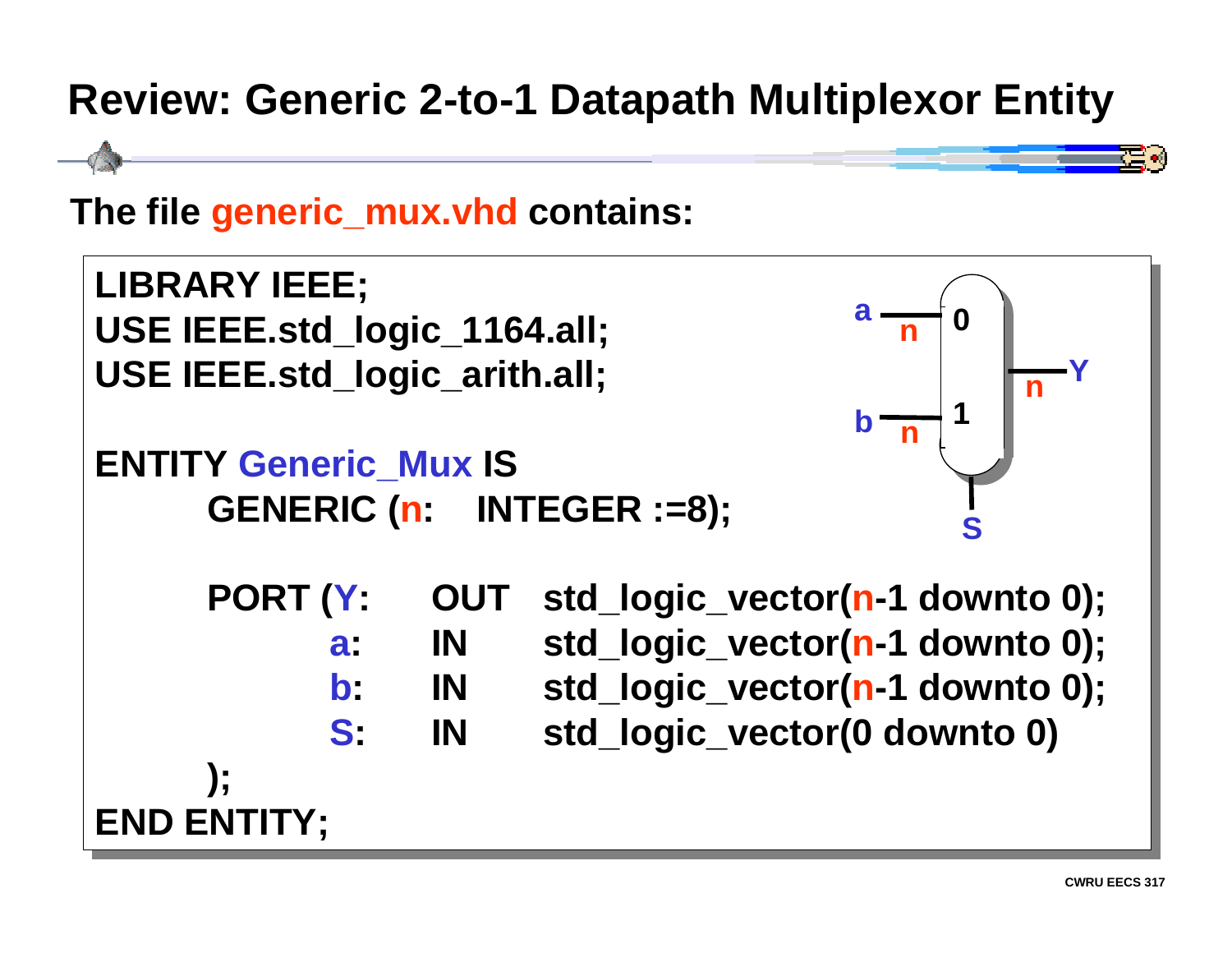## **Review: Generic 2-to-1 Datapath Architecture**

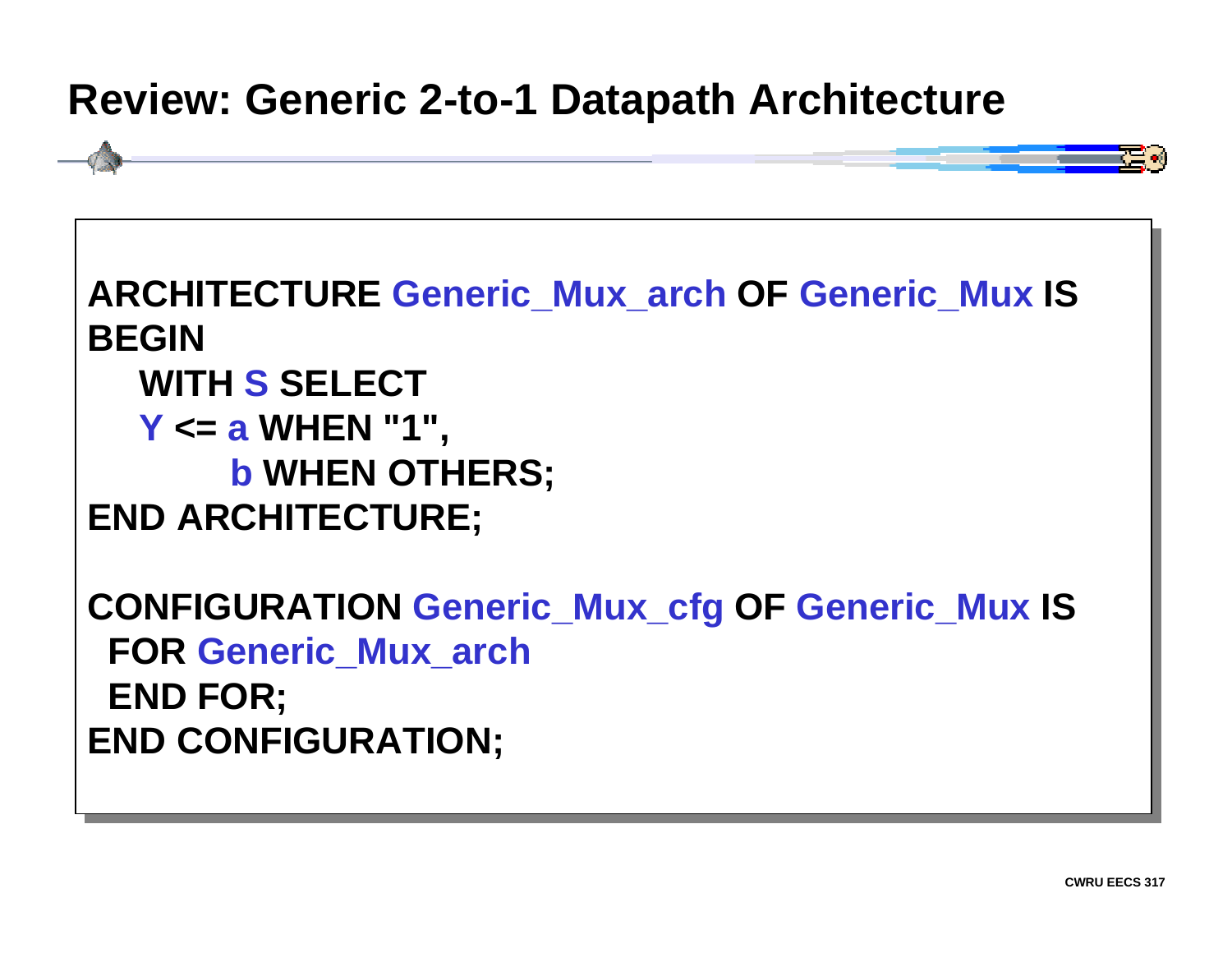## **Synthesis: Debugging syntax errors**

| Open a host terminal #1 (or telnet) window and   |                                  |  |
|--------------------------------------------------|----------------------------------|--|
| Enter the generic_mux.vhd using an ascii editor: |                                  |  |
| vi generic_mux.vhd                               |                                  |  |
|                                                  | --i for insert mode              |  |
|                                                  | --enter code                     |  |
| <b>ESC</b>                                       | --Escape key to exit insert mode |  |
| $\blacksquare$                                   | --write the file but do not exit |  |

**Open another host terminal #2 (or telnet) window and Open another host terminal #2 (or telnet) window and start dc\_shell in order to analyze vhdl for syntax errors. start dc\_shell in order to analyze vhdl for syntax errors.**

**dc\_shell dc\_shell**

**> analyze -f vhdl generic\_mux.vhd > analyze -f vhdl generic\_mux.vhd**

**Use the editor in host #1 to to fix the errors then write (:w) Use the editor in host #1 to to fix the errors then write (:w ) then in host #2 type !an to reanalyze the vhdl source code then in host #2 type !an to reanalyze the vhdl source code until there are no more errors. until there are no more errors.**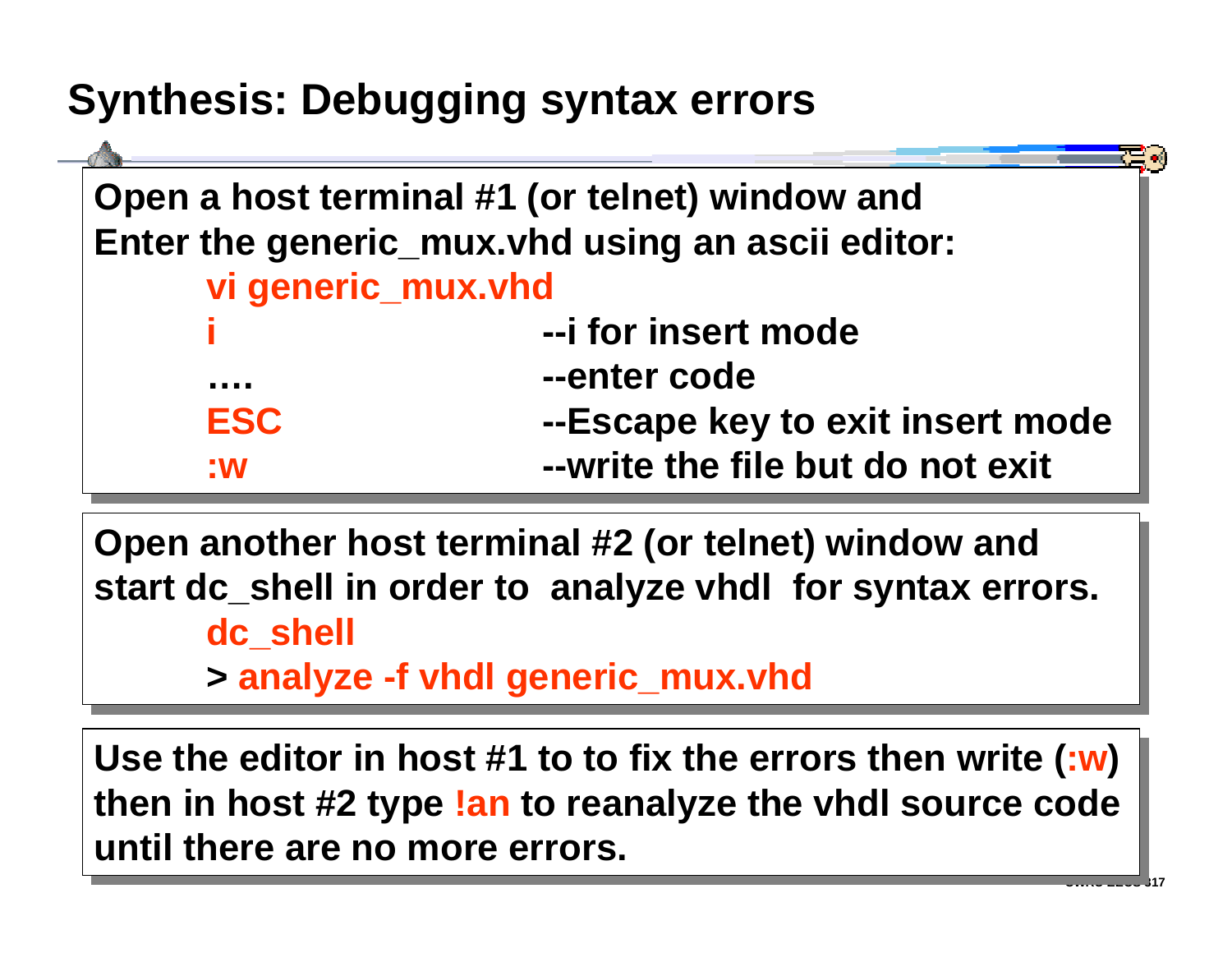## **Synthesis: Quick example of Design Compiler**

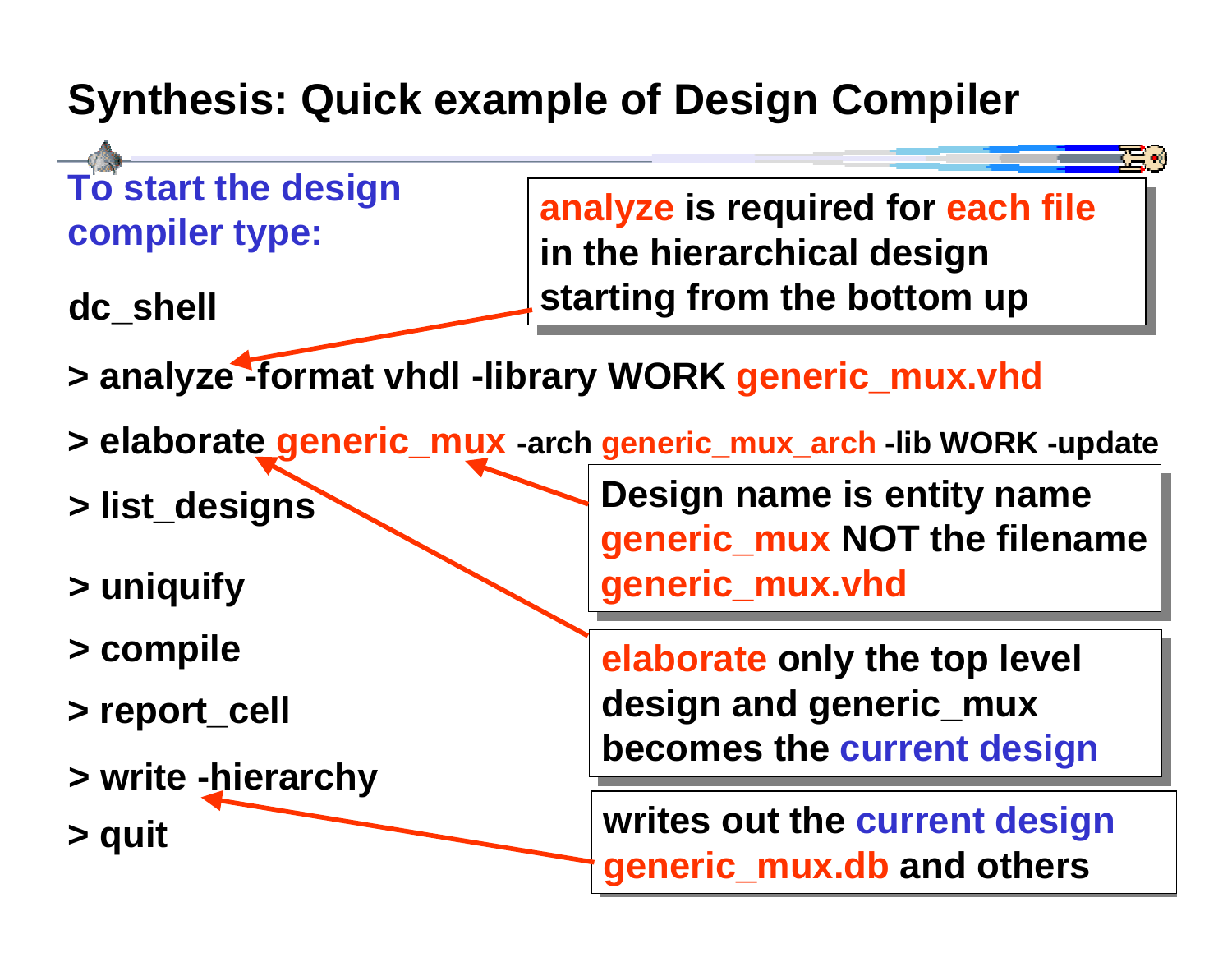## **Viewing Results: Design Analyzer (dc\_shell GUI)**

**To view .db logic gate files, type: design\_analyzer&**

**File => Read => generic\_mux.db**

**The system-level view is shown**

**double click on the generic\_mux icon to see the port-view**

**double click on the port view icon to see the gate-level view**

**In order to print: File => Plot => ok**

**File => quit => ok**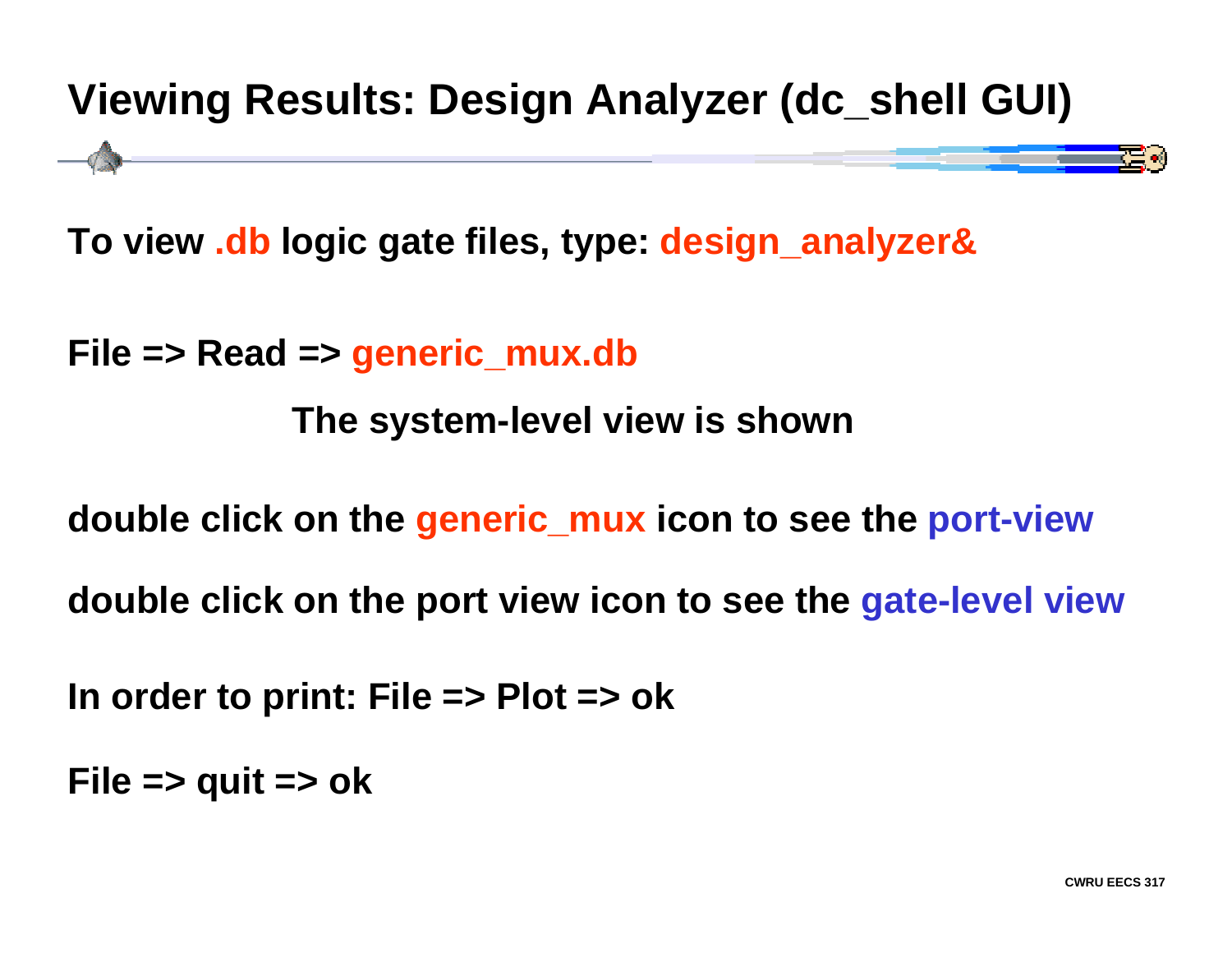## **Synthesis: Design Analyzer quick overview**

**Design\_analyzer is just a GUI that is built on top of dc\_shell**

• **Every command in dc\_shell can be done with the file menu**

**To start the design analyzer GUI type: design\_analyzer&**

**File=>analyze=> generic\_mux.vhd => cancel**

**File=>elaborate=> library: click on file WORK Design: click on file generic\_mux\_arch => ok**

**Click on generic\_mux design icon then Edit=>Uniquify=>Hierarchy**

**Tools=>Design Optimization=>ok (now click on icon to view) File => saveFile => quit**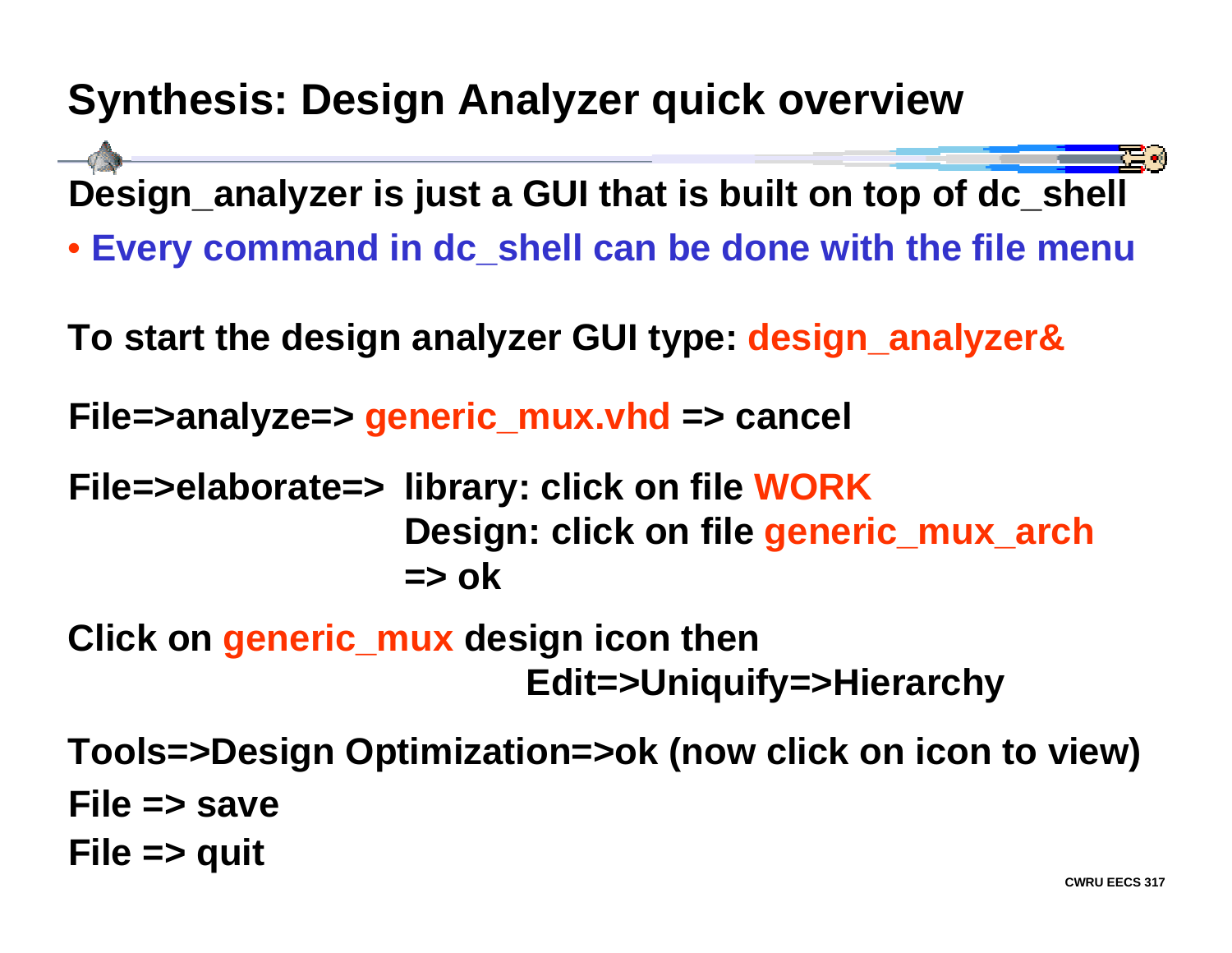## **dc\_shell: analyze and elaborate**



**CWRU EECS 317**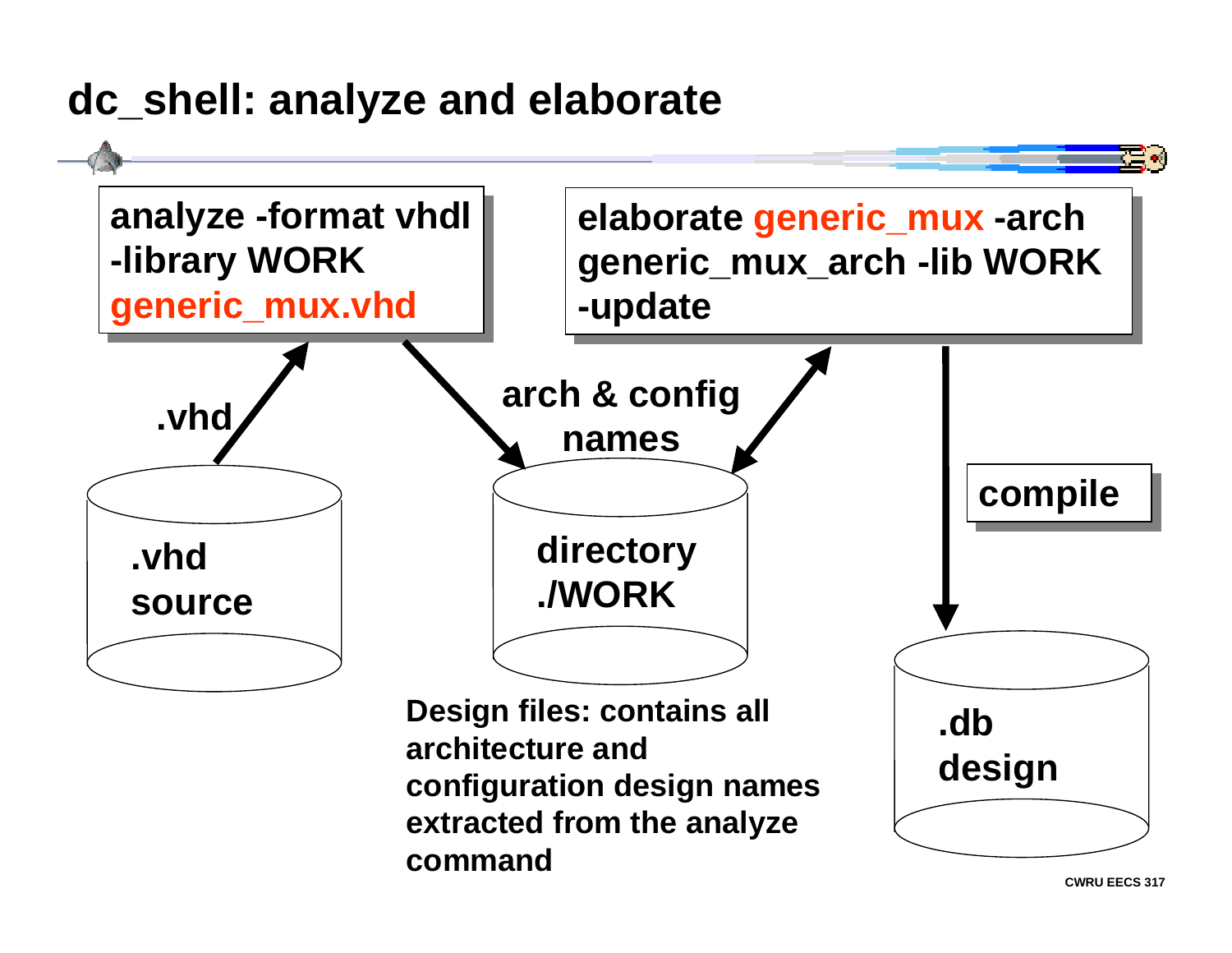## **dc\_shell: analyze**

**explicit: analyze -format vhdl -library WORK filename.vhd**

**short form: analyze -f vhdl filename.vhd**

**The analyze command does the following**

- **Reads in the VHDL source file**
- **Check for errors (without building any generic logic)**
- **Creates VHDL library objects and stores them in -library WORK by the default library in the ".synopsys\_dc.setup" file define\_design\_library WORK -path ./WORK**

**If analyze command reports errors then**

- $\bullet$ **The VHDL source must be fixed**
- • **And analyze must be run again.**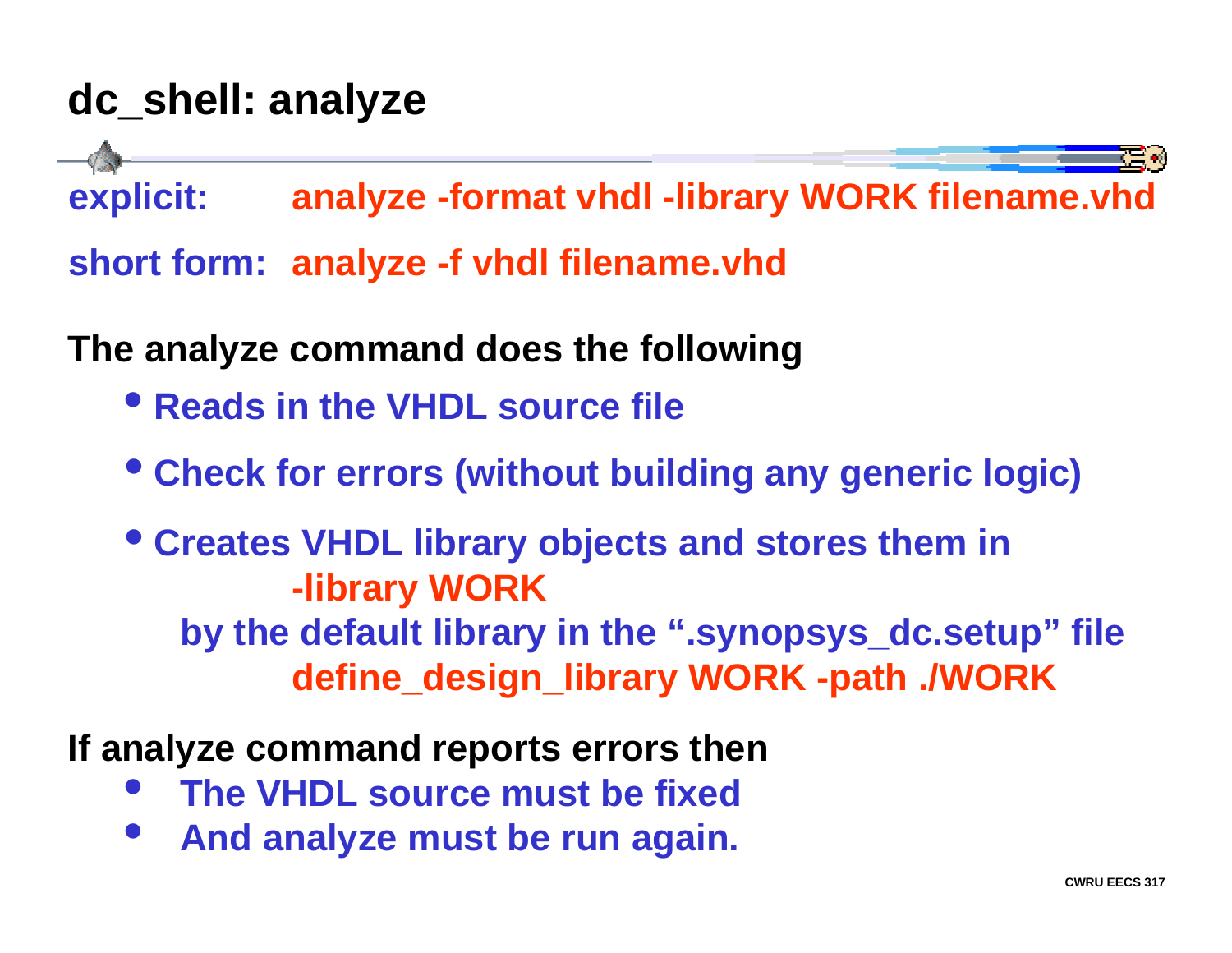## **dc\_shell: elaborate**

**explicit: elaborate entityname -architecture archname -update**

**short form: elaborate entityname -arch archname -update**

**The elaborate command does the following**

- **Elaborates the entity design read in by analyze (./WORK)**
- **Creates a technology-independent design**
- **Replaces VHDL arithmetic operators with Designware components**
- • **Generic VHDL parameters can be set or changed elaborate ….... -parameters "N=1,Cout=2"**
- • **Displays and sets the current design**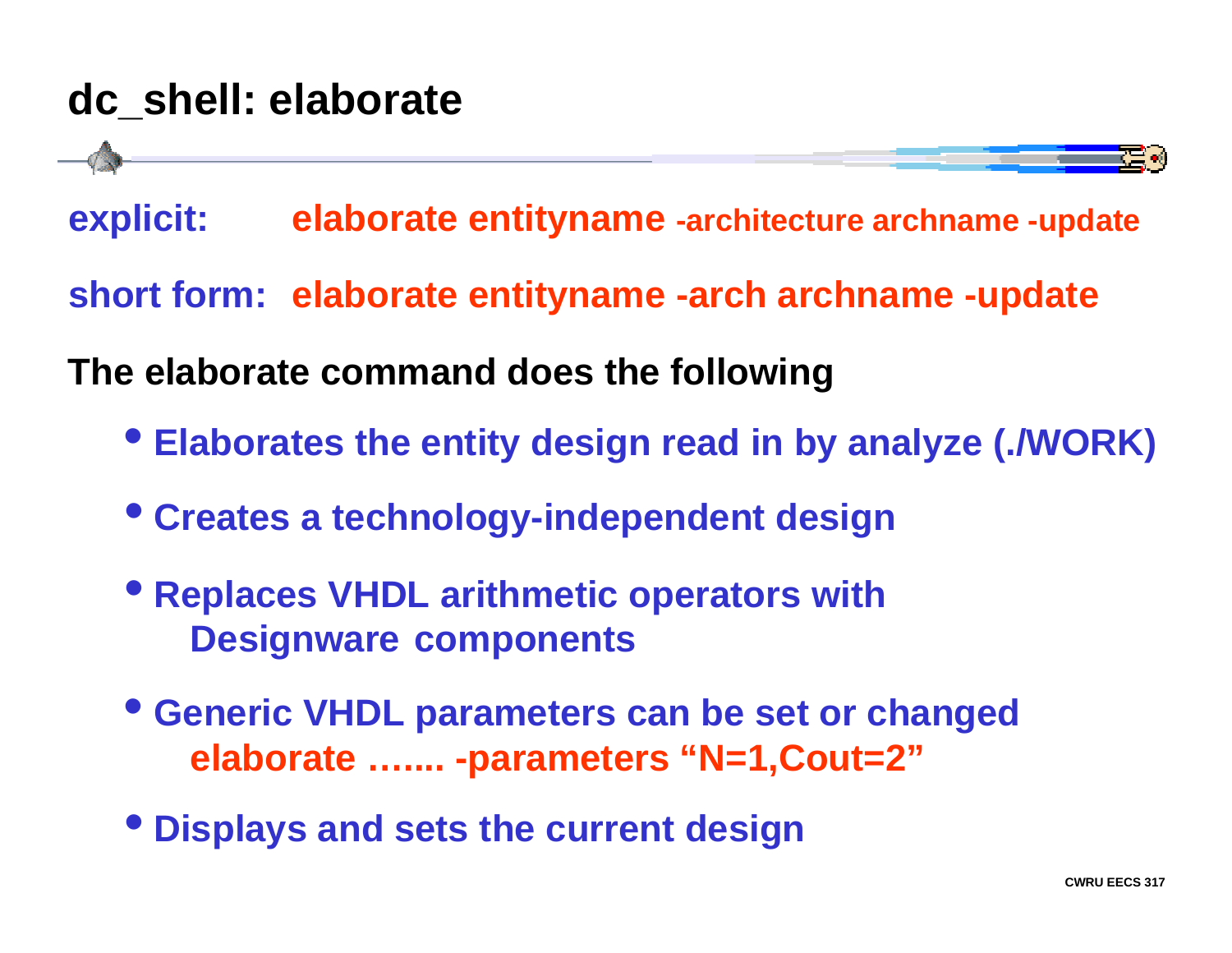## **dc\_shell: report\_hierarchy, report\_design**

## **command: report\_hierarchy [-full ]**

• **Display the hierarchy of the current design**

#### **command: report\_design**

- • **Displays attributes of the current design, such as:**
- • **Technology library, flip-flop types, operation conditions**
- • **Wire load model, pin delays**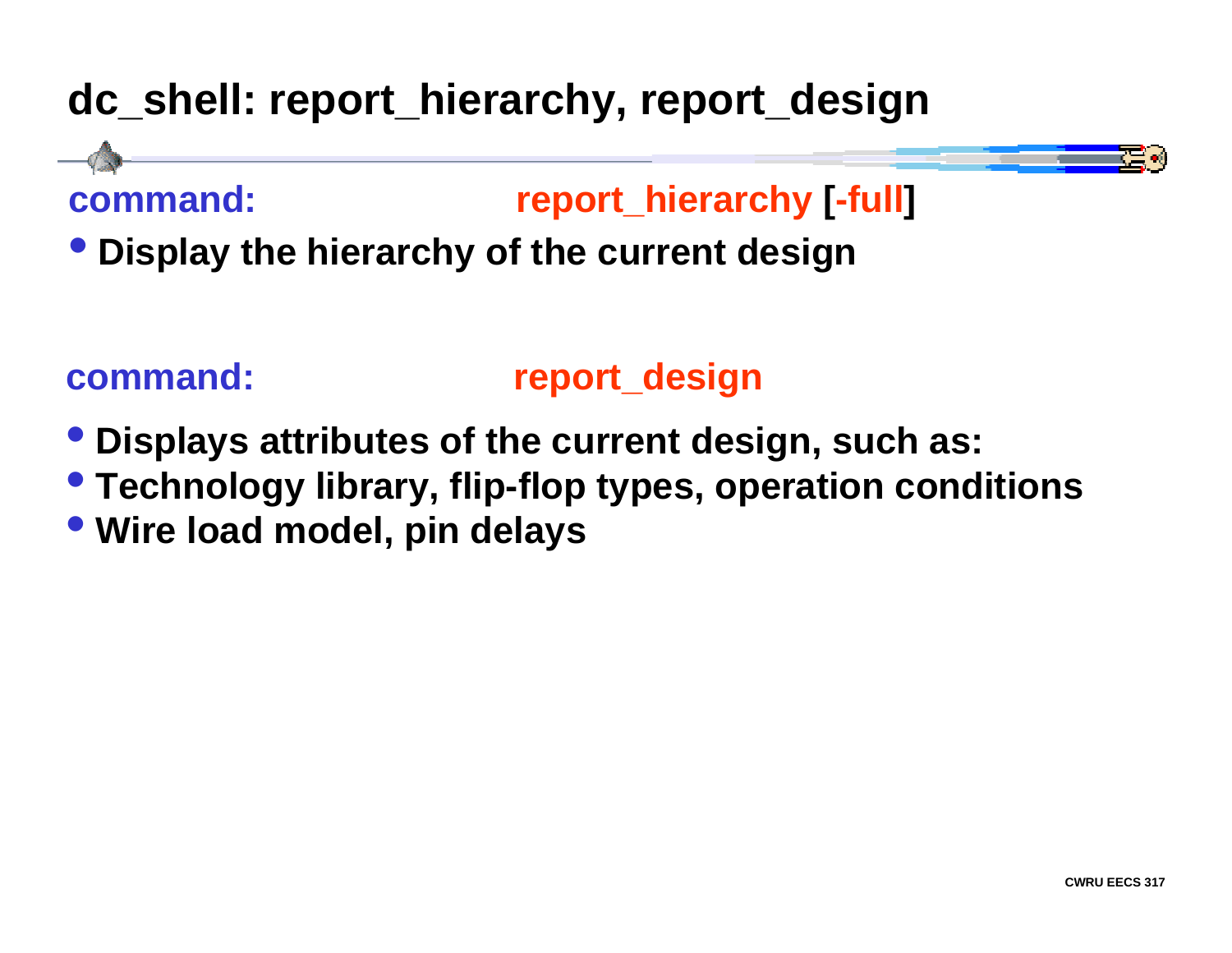## **dc\_shell: list and current design**



## **The list -designs command does the following**

- **lists each entity design name current read or elaborated**
- • **A star (\*) preceding the design name is the current design**
- • **lists the file name of each design**

#### **command: current\_design**

• **Displays the current design to be compiled**

**command: current\_design = "entityname"**

 $\bullet$ **Sets the current design to "entityname"**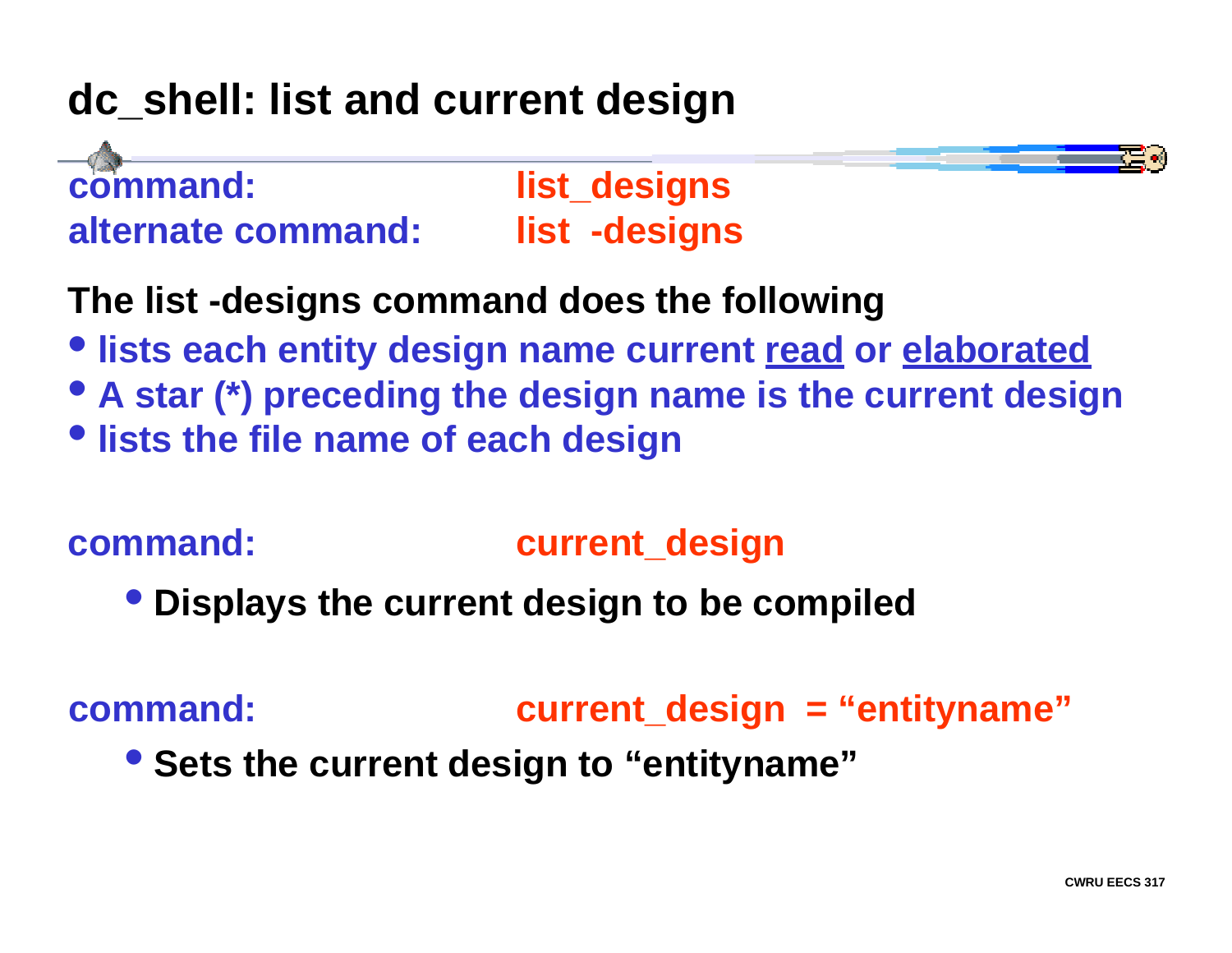## **dc\_shell: compile and design optimization**

**explicit: compile -map\_effort medium**

#### **short form: compile**

**The compile command does the following**

• **Performs logic-level and gate-level synthesis and**

 $\bullet$ **area and delay optimizations on the current design**

**-map\_effort [ low | medium | high ]**

- • **Specifies the relative amount of CPU time spend during the mapping phase of the compile. The default is medium.**
- **-ungroup\_all**
- • **Collapses all levels of hierarchy in a design, except those that have the don't\_touch attribute set.**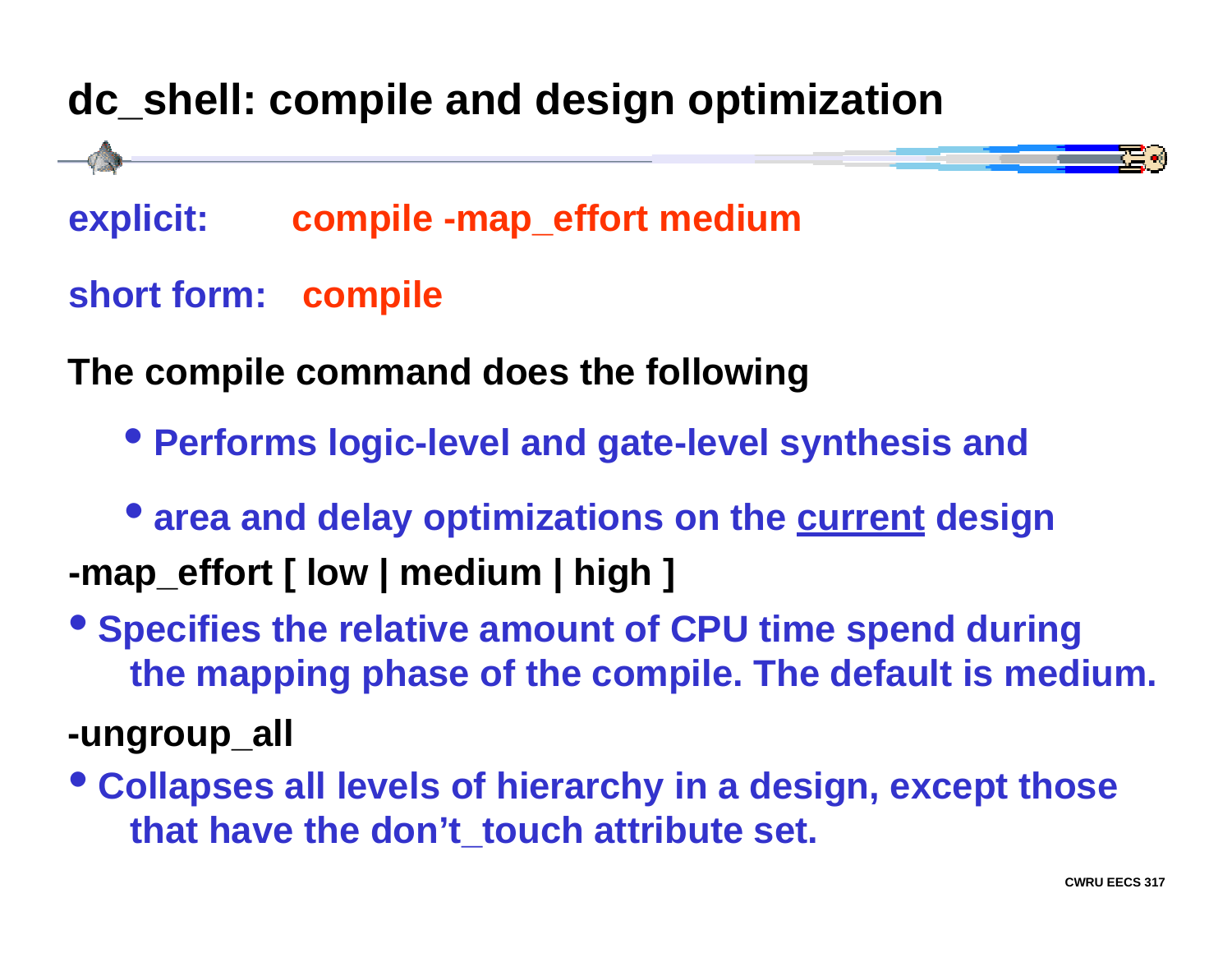## **dc\_shell: report\_cell, report\_area**

#### **command: report\_cell [-connection ] [-verbose ] [>filename.txt ]**

- • **Displays information about the ASIC logic cells in the current design**
- **-connection shows the netlist connections between cells**
- **-connection -verbose shows more netlist details**
- • **Write the data to a file: report\_cell >generic\_mux\_cell.txt**

#### **command:report\_area [>filename.txt ]**

• **Displays cell area information in the current design**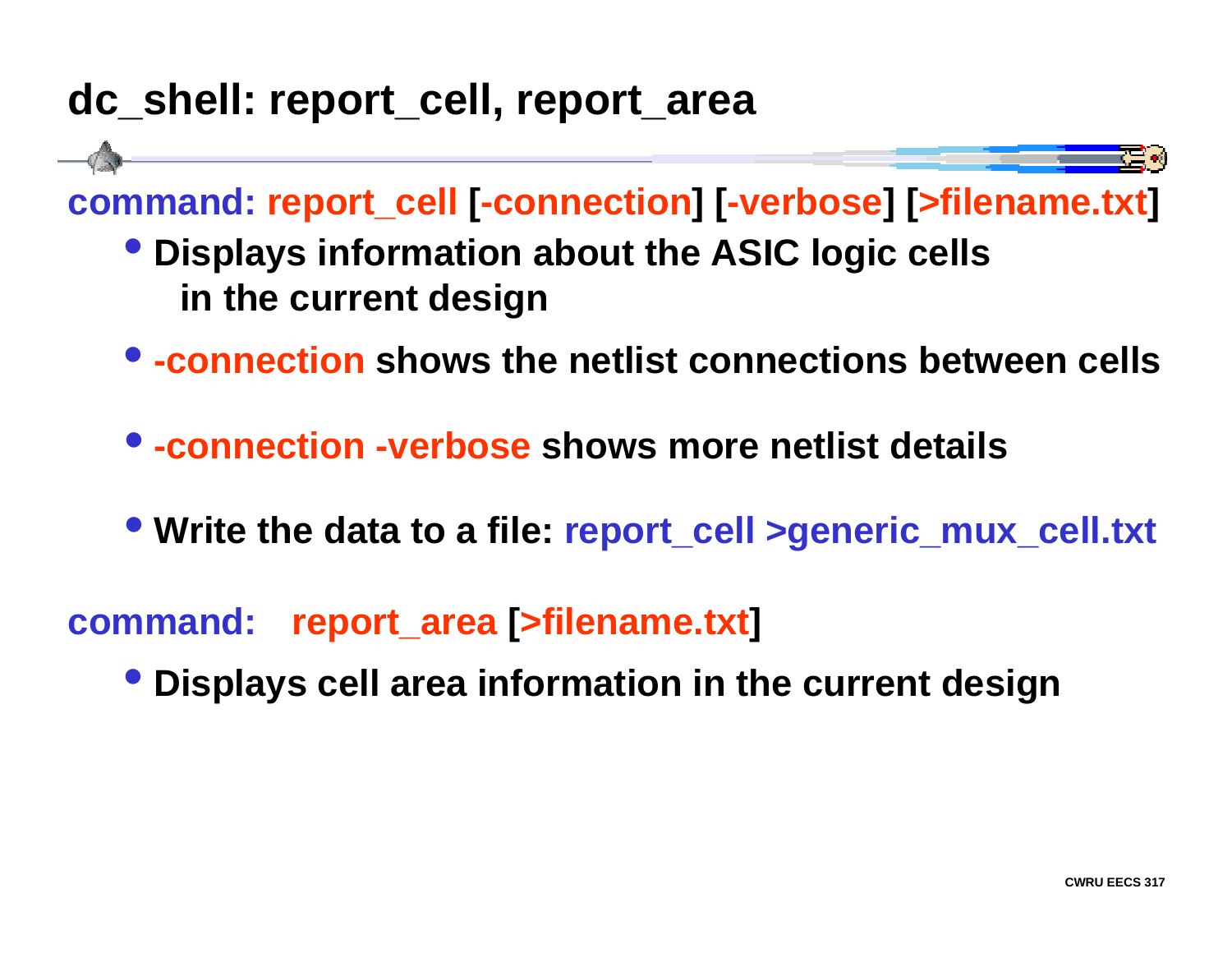## **dc\_shell: report\_port, report\_timing**

#### **command:report\_port [-verbose ] [>filename.txt ]**

- • **Displays port informationin the current design**
- • **-verbose gives Input and Output delays**

#### **command: report\_timing**

• **Displays maximum delay timing in the current design**

#### **command: report\_timing -delay [min|max|max\_fall|max\_rise ]**

• **Displays various delay timings in the current design**

**command: report\_timing -from <port> -to <port>**

- • **Displays delay timing the current design**
- • **For example: report\_timing -from X0 -to F**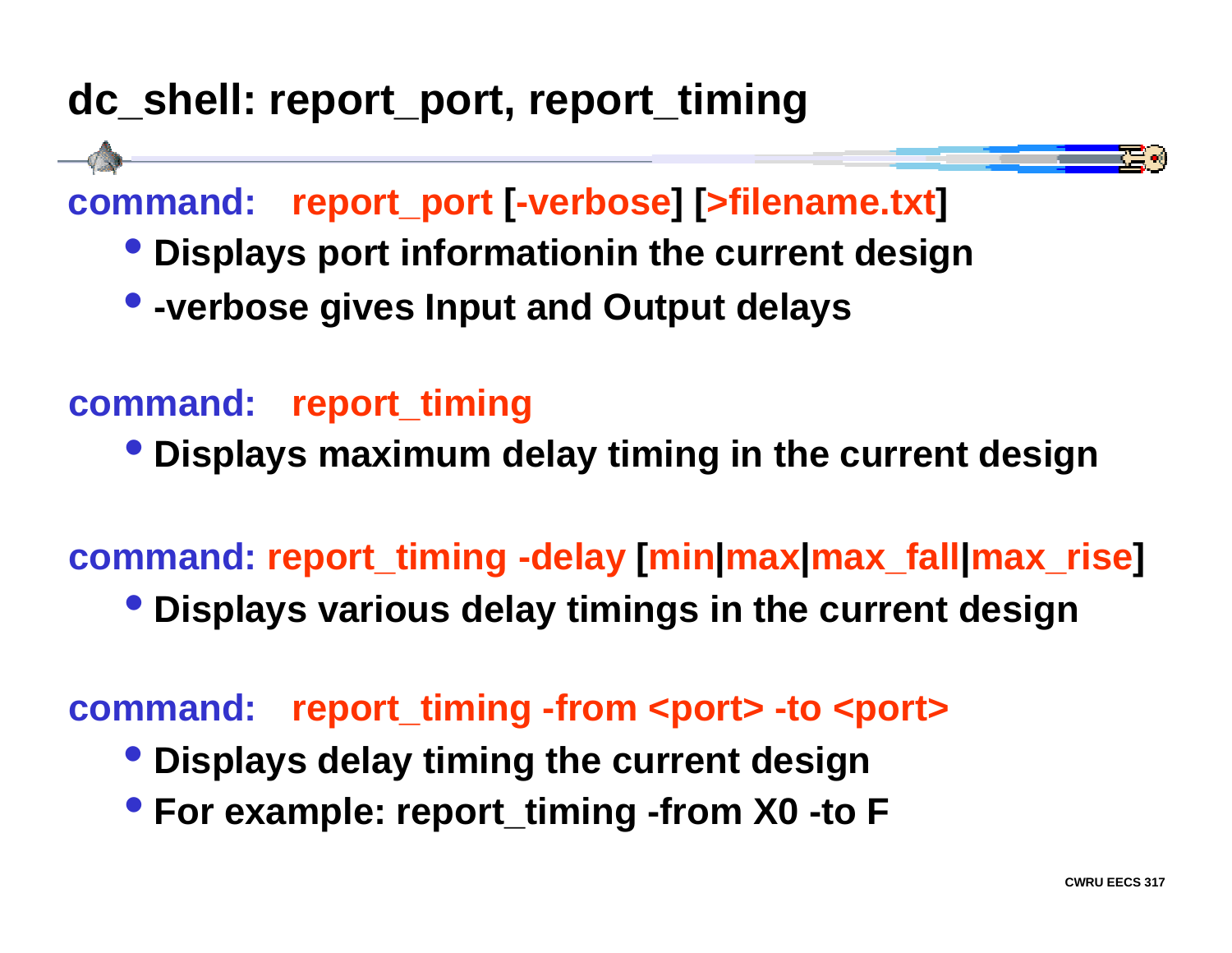## **dc\_shell: write**



**short form: write -h**

**The write command does the following**

- **Writes a design netlist or schematic from dc\_shell to a file**
- **-format [db | edif | vhdl | verlog ]**
- **-f [db | edif | vhdl | verlog ]**
	- • **Specifies the output format of the design**
	- • **db Synopsys internal database format (default)**
	- • **edif Electronic Design Interchange Format**
	- • **vhdl VHDL netlist based on technology files**

**-hierarchy or -h**

• **Write all designs in the hierarchy**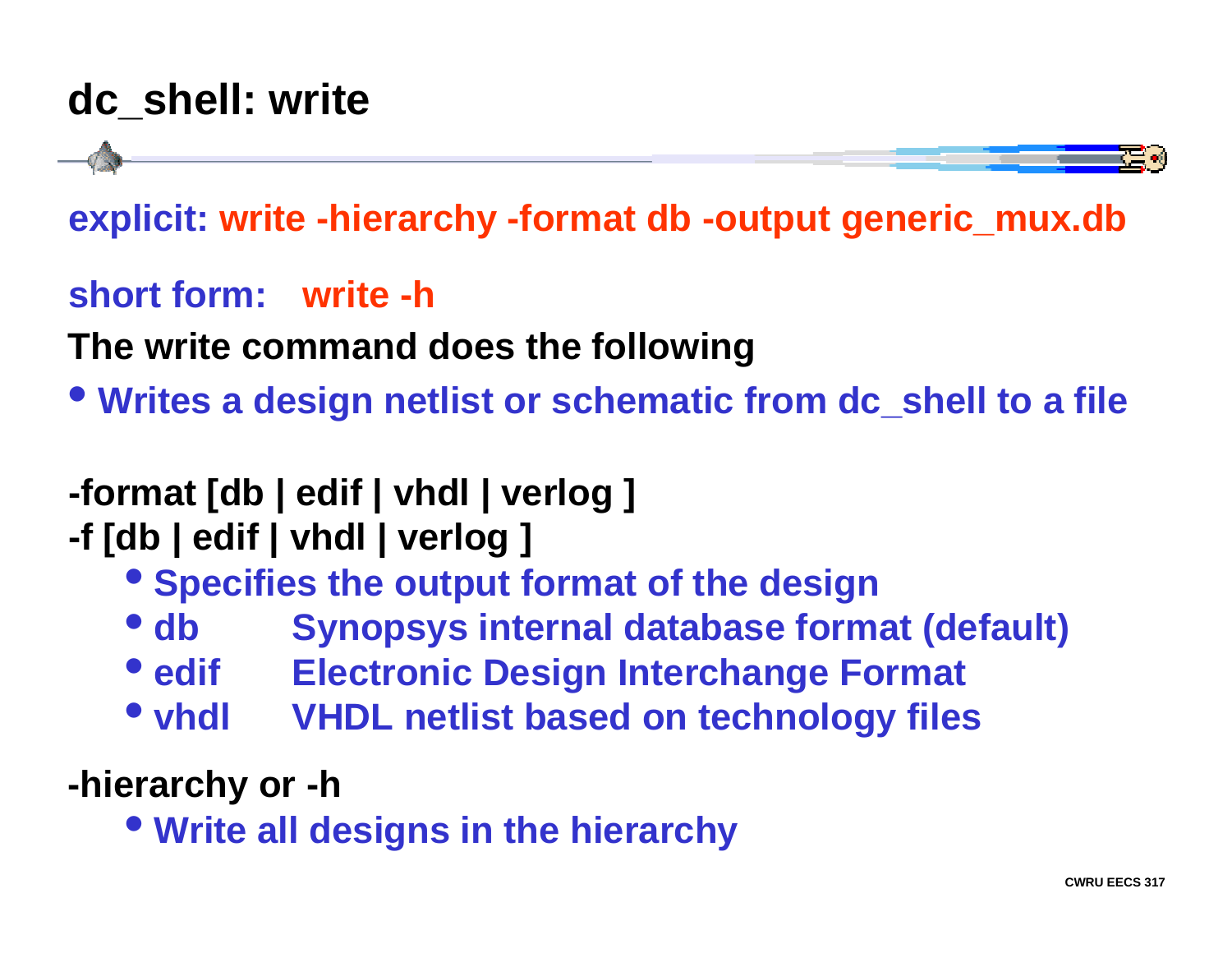## **dc\_shell: include scripts**

#### **command: include filename.dc\_shell**

- • **Reads in and executes the file as dc\_shell commands**
- • **Includes can contain includes and /\* comments \*/**
- • **Using include files is the proper way to design ASICs**

#### **For example, the file generic\_mux.dc\_shell contains:**

**analyze -format vhdl -library WORK generic\_mux.vhd analyze -format vhdl -library WORK generic\_mux.vhd elaborate generic\_mux -arch generic\_mux\_arch -lib WORK -update elaborate generic\_mux -arch generic\_mux\_arch -lib WORK -update report\_hierarchy report\_hierarchy uniquify uniquify compile compile /\* write out reports use >> for append to file \*/ /\* write out reports use >> for append to file \*/ report\_cell >generic\_mux.report report\_cell >generic\_mux.report report\_area >>generic\_mux.report report\_area >>generic\_mux.report report\_timing >>generic\_mux.report report\_timing >>generic\_mux.report write -hierarchy write -hierarchy exitexit**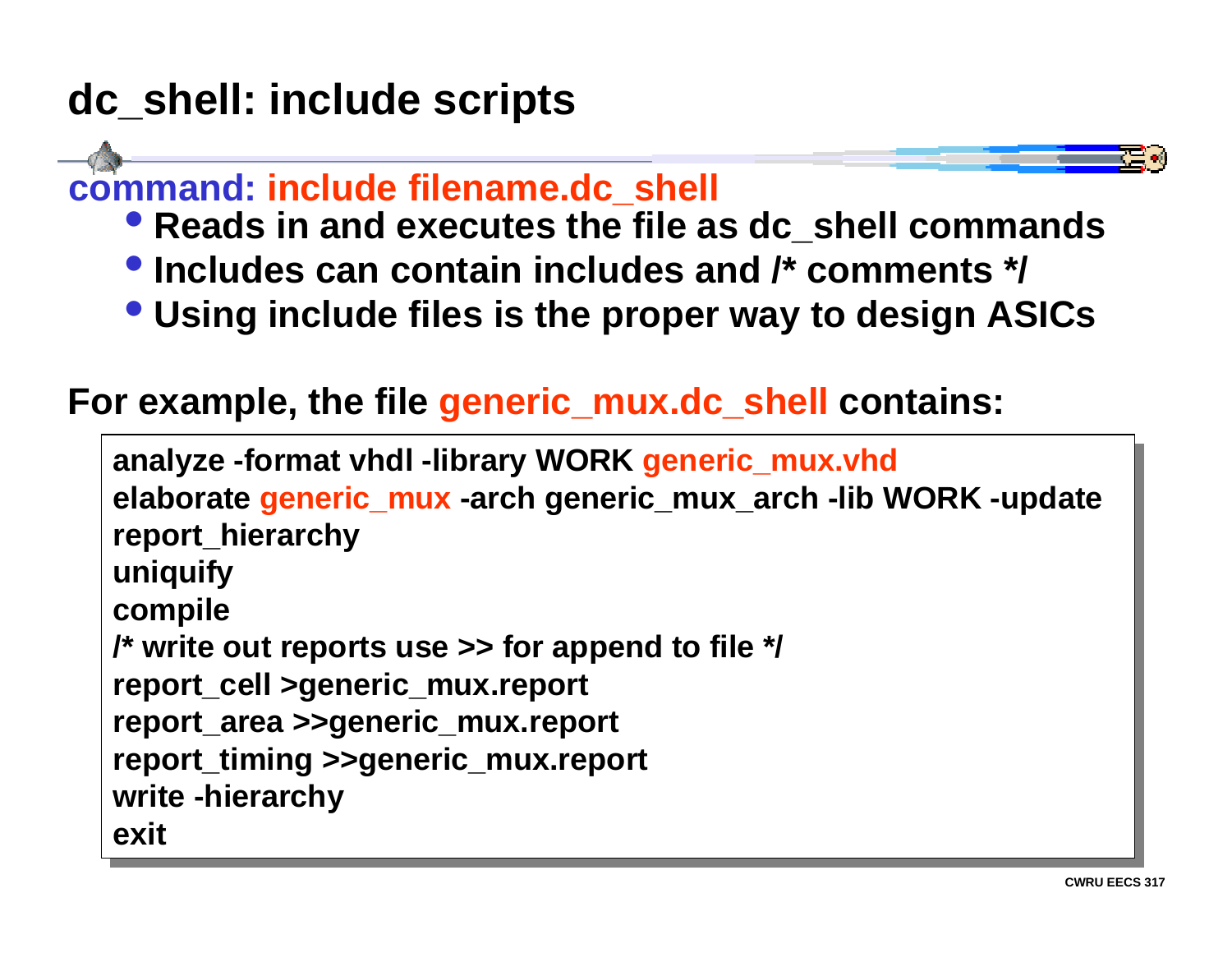## **dc\_shell: help, history, sold, list**

## **command: list -commands**

- • **Displays all the commands in dc\_shell**
- **command: history**
	- • **Display all the commands excuted in dc\_shell**
	- • **The history file is the user's directory as command.log**

#### **command: help <dc\_shell\_command>**

- • **Display dc\_shell command help**
- • **For example: help report\_area**

#### **command: list -variables [system | compile | ... | all ]**

• **Displays all the variables in dc\_shell**

#### **command: sold &**

- **<sup><b>•**</sup> Displays the adobe .pdf Synopsys OnLine Documents
- • **Should be started outside of dc\_shell**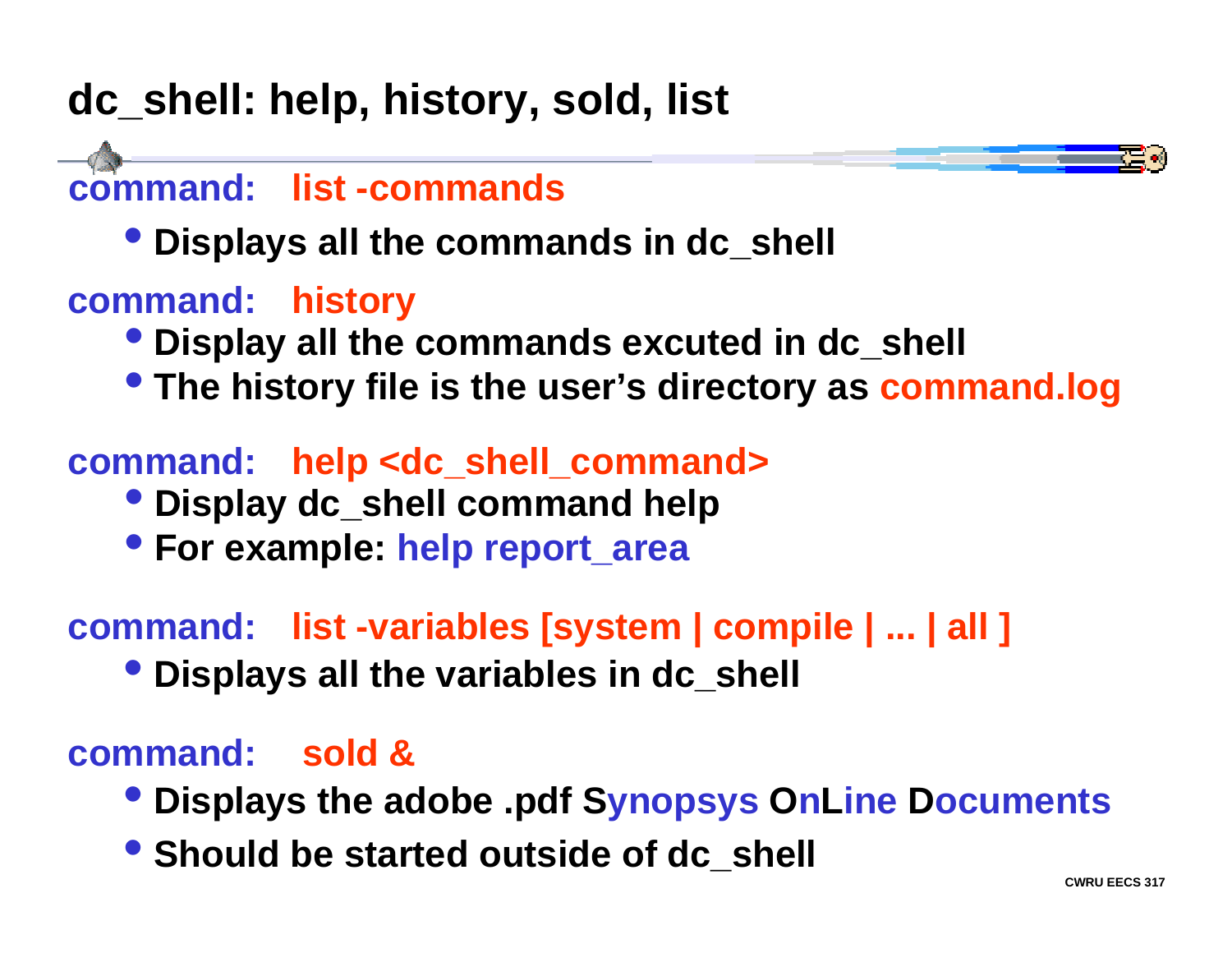## **dc\_shell: internal Unix commands**

**command: ls [ -l ]**

- • **Displays the current file directory**
- • **Displays the current file directory in long format**

#### **command: cd <directory>**

- • **Set the current directory: cd /home/users/wolff**
- • **Set the current \$HOME directory: cd**
- • **Go up one directory level: cd ..**

**command: pwd**

• **Display the current directory**

#### **command: more filename**

• **Display the contents of a file: more generic\_mux.vhd**

**command: sh <Unix command>**

• **Executes Unix shell commands outside dc\_shell: sh ps**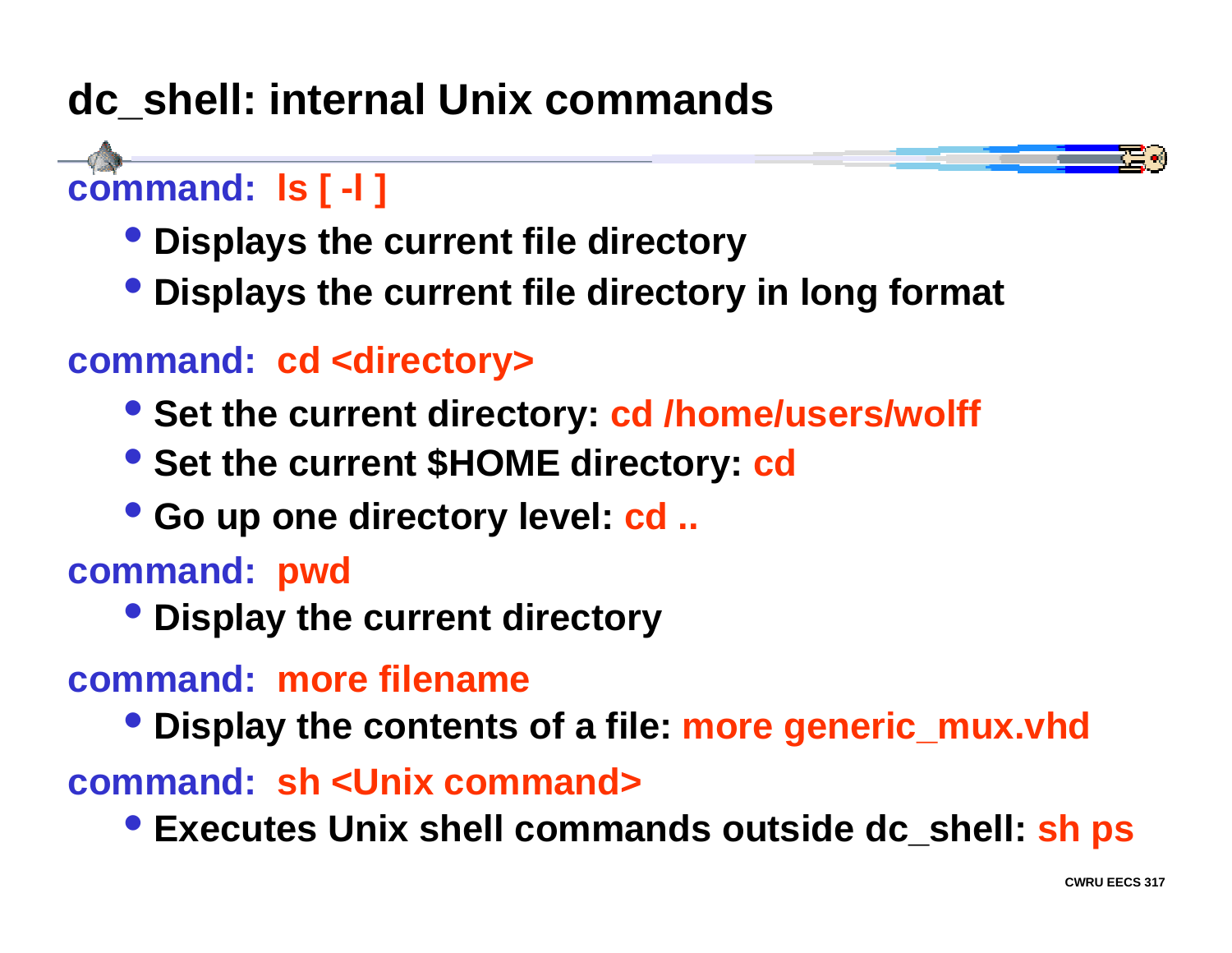## **dc\_shell: Creating a Design Environment**

**The following steps are required to setup a design environment (note ~ is the user's home directory): (1) Make sure your Unix account uses cshell Otherwise everytime after you login & use synopsys: csh**

- **(2) create a directory, say: mkdir ~/SYNOPSYS**
- 

**(3) create a work directory: mkdir ~/SYNOPSYS/WORK (4) copy the startup shell file: cp /home/users/wolff/.cshrc ~ (5) copy the Synopsys setup files:**

**cp /home/users/wolff/SYNOPSYS/.synopsys\_dc.setup ~/SYNOPSYS cp /home/users/wolff/SYNOPSYS/.synopsys\_vss.setup ~/SYNOPSYS**

- **(6) Re-login to your Unix account**
- **(7) Enter into your design directory: cd SYNOPSYS**
- **(8) Start the Synopsys tool: dc\_shell**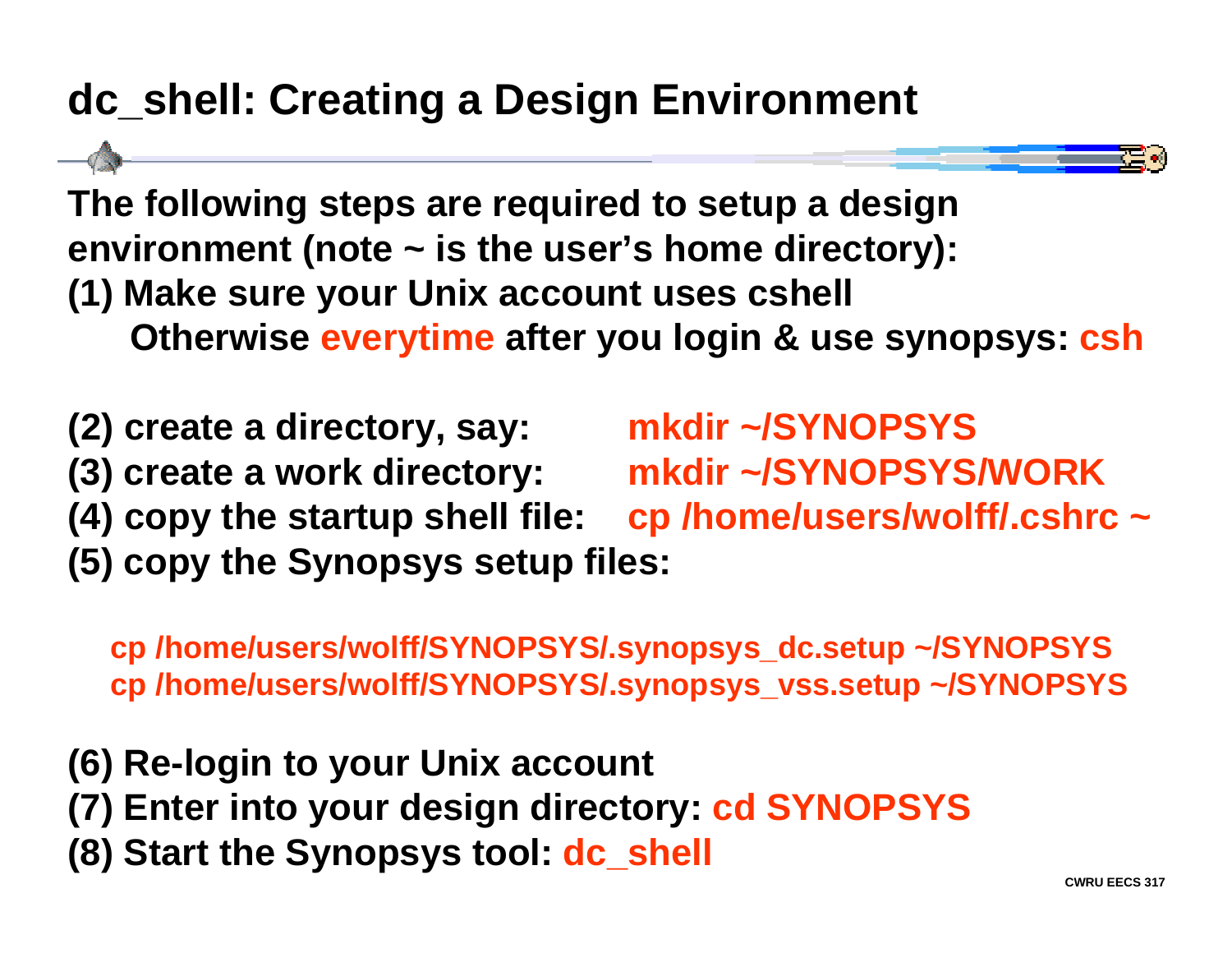## **dc\_shell: .synopsys\_dc.setup**

**Both dc\_shell and design\_analyzer reads the .synopsys\_dc.setup file first which contains default settings, search paths for work and technology directories**

**For example, suppose that the following line is contain in the ".synopsys\_dc.setup file"**

**define\_design\_library WORK -path ./WORK**

**then the dc\_shell command analyze analyze -format vhdl -library WORK generic\_mux.vhd**

**can be now accomplished without the -library WORK option:**

**analyze -format vhdl generic\_mux.vhd**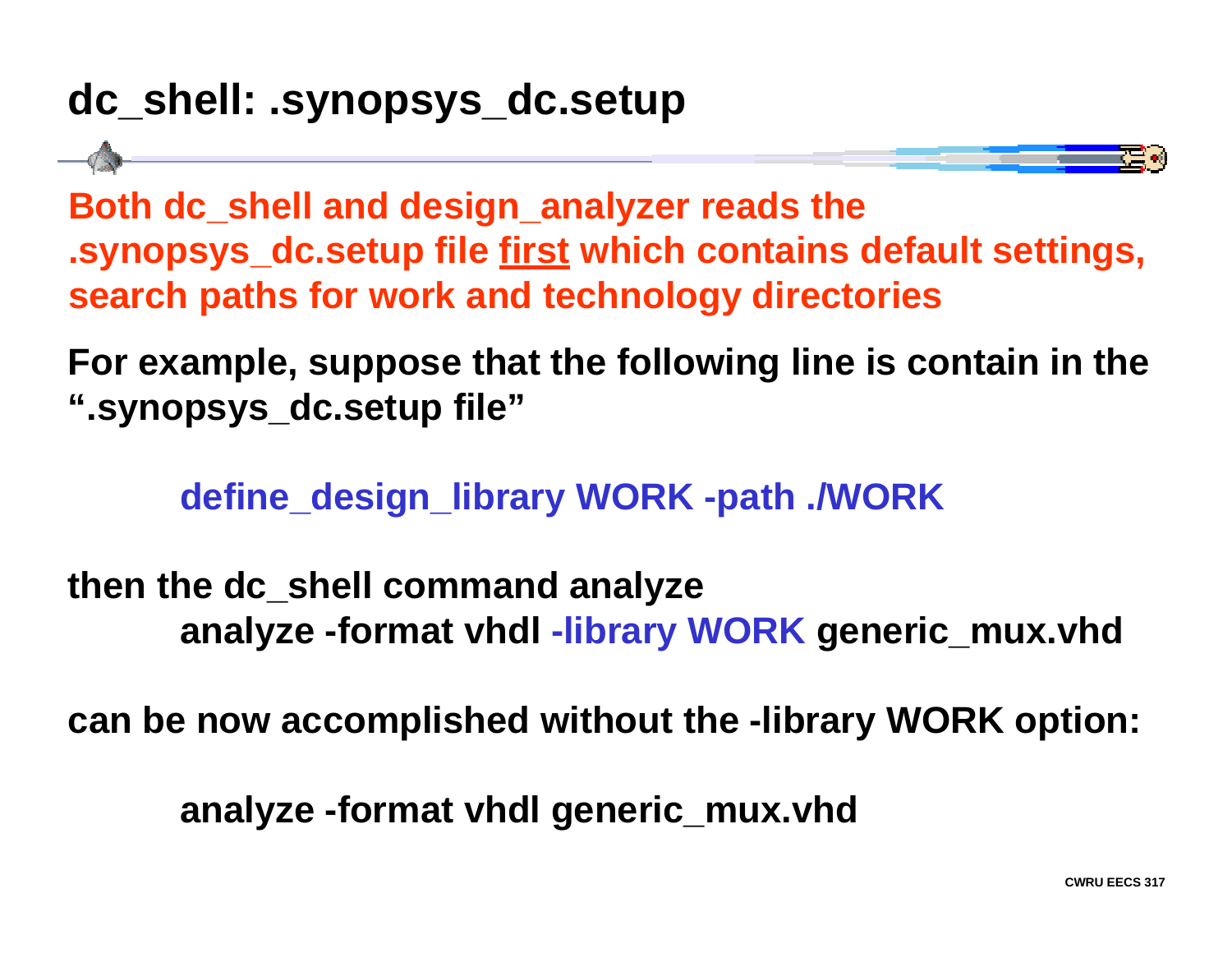## **dc\_shell: .synopsys\_dc.setup example**

```
/* For example, ".synopsys_dc.setup file" */
/* design_analyzer=>setup=>defaults: shows these 6 items */
company = "Case Western Reserve University"
designer = "Francis G. Wolff"
/* directory search paths for target, link, and symbol libs */
search_path = { . ./WORK /home2/synopsys/2000.05/libraries/syn 
}
link_library = { class.db }
target_library = { class.db }
/* symbol library contains graphical logic symbols */
symbol_library = { class.sdb lsi10k.sdb generic.sdb }
```
**plot\_command "lpr -Polin404" define\_design\_library WORK -path ./WORK /\* design\_analyzer=>view=>style: don't show net or pins \*/ net\_name\_layer.visible = "true" pin\_name\_layer.visible = "false"**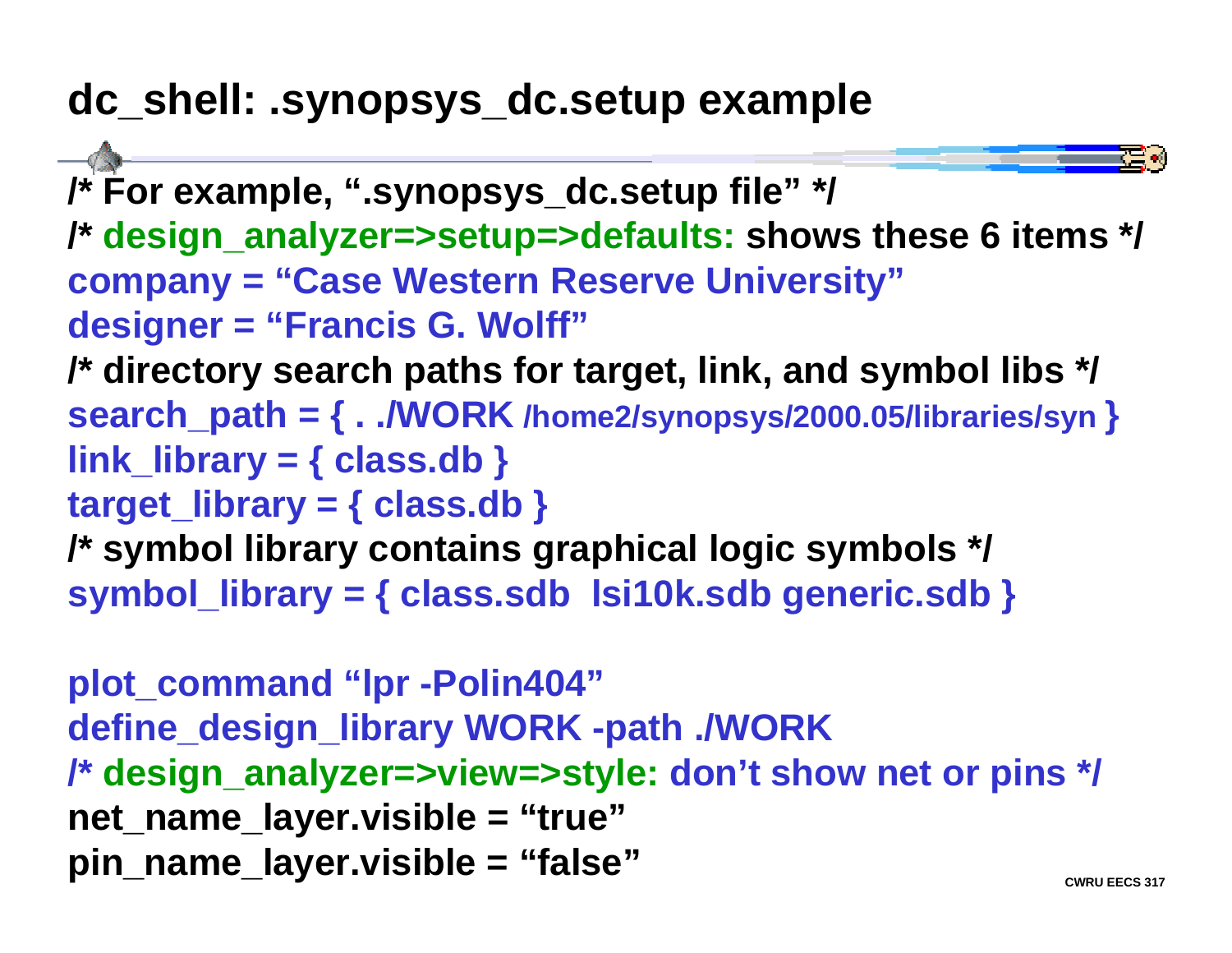#### **dc\_shell: .synopsys\_vss.setup example**



#### **WORK > DEFAULT DEFAULT : ./WORK TIMEBASE = ns**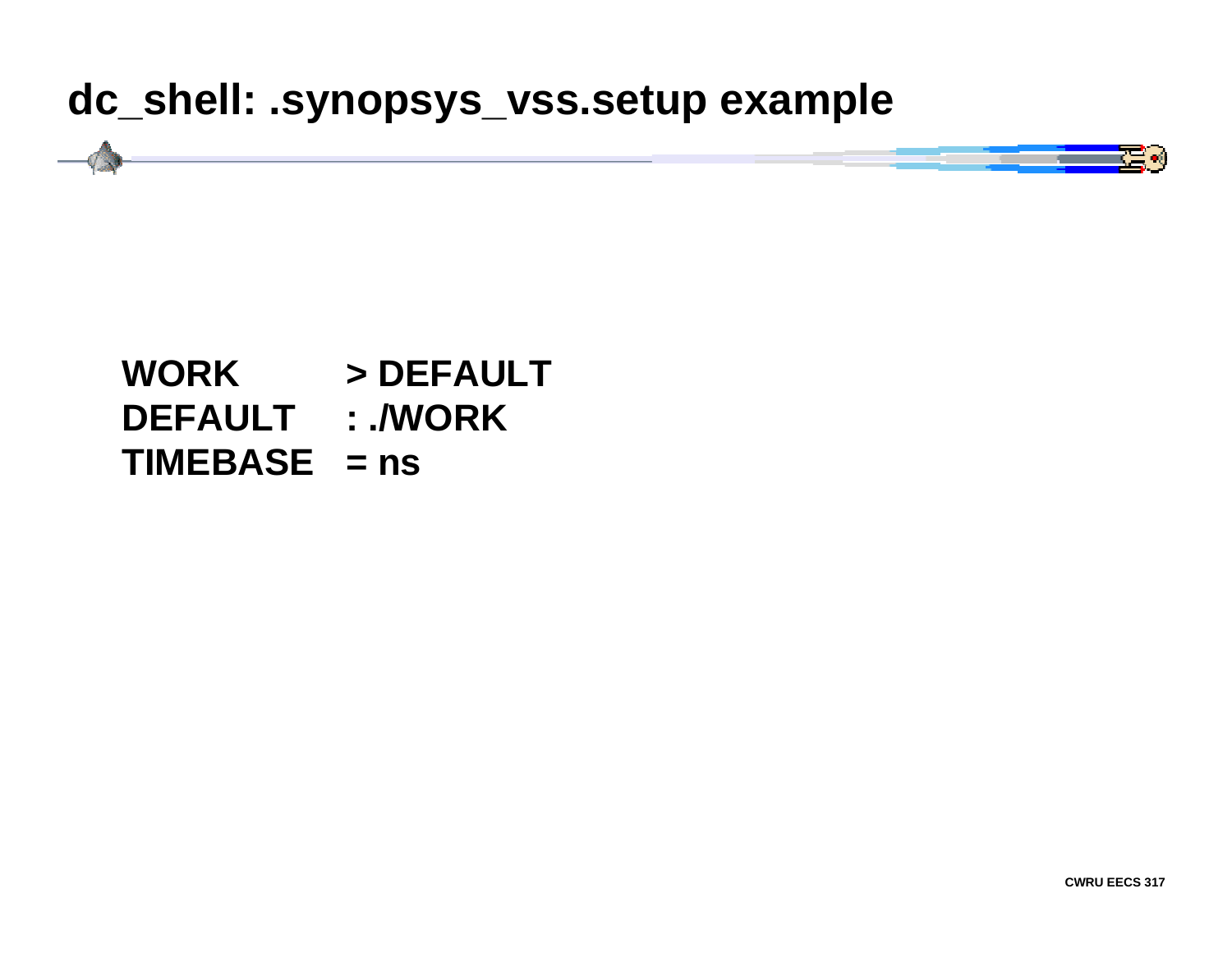## **dc\_shell: cshell user environment: .cshrc example**

| set history=300 savehist=300                                                |                                                                                                                                                                                                                                                                                                                                                                                                                            |
|-----------------------------------------------------------------------------|----------------------------------------------------------------------------------------------------------------------------------------------------------------------------------------------------------------------------------------------------------------------------------------------------------------------------------------------------------------------------------------------------------------------------|
| set path=(./usr/ucb/bin/usr/bin/usr/local/bin/usr/ccs/bin)                  |                                                                                                                                                                                                                                                                                                                                                                                                                            |
| set path=(\${path}/usr/local/sbin /usr/sbin /sbin)                          |                                                                                                                                                                                                                                                                                                                                                                                                                            |
| set path=(\${path} /usr/bin/X11 /usr/X/bin /usr/X/demo)                     |                                                                                                                                                                                                                                                                                                                                                                                                                            |
| # solaris paths                                                             |                                                                                                                                                                                                                                                                                                                                                                                                                            |
| set path=(\${path}/usr/dt/bin/usr/openwin/bin/usr/dt/appconfig/netscape)    |                                                                                                                                                                                                                                                                                                                                                                                                                            |
|                                                                             | # design_analyzer, dc_shell, fpga_shell, bc_shell                                                                                                                                                                                                                                                                                                                                                                          |
| umask 077                                                                   | set path = $(\frac{1}{2} \ast \frac{1}{2} \ast \frac{1}{2} \ast \frac{1}{2} \ast \frac{1}{2} \ast \frac{1}{2} \ast \frac{1}{2} \ast \frac{1}{2} \ast \frac{1}{2} \ast \frac{1}{2} \ast \frac{1}{2} \ast \frac{1}{2} \ast \frac{1}{2} \ast \frac{1}{2} \ast \frac{1}{2} \ast \frac{1}{2} \ast \frac{1}{2} \ast \frac{1}{2} \ast \frac{1}{2} \ast \frac{1}{2} \ast \frac{1}{2} \ast \frac{1}{2} \ast \frac{1}{2} \ast \frac$ |
| set prompt="cshell-\${user}@'hostname':\${cwd}>"                            | setenv MANPATH \${MANPATH}:\${SYNOPSYS}/doc/syn/man                                                                                                                                                                                                                                                                                                                                                                        |
| seteny TERM vt100                                                           | setenv MANPATH \${MANPATH}:\${SYNOPSYS}/doc/pt/man                                                                                                                                                                                                                                                                                                                                                                         |
| seteny PRINTER olin404                                                      | # designware                                                                                                                                                                                                                                                                                                                                                                                                               |
|                                                                             | set path = $(${path}$ $$(SYNOPSYS)/$(ARCH)/dware/bin)$                                                                                                                                                                                                                                                                                                                                                                     |
| if( $\{\$ ?prompt}) then                                                    | set path = $(\${path}$ $$(SYNOPSYS)/$(ARCH)/pc/bin)$                                                                                                                                                                                                                                                                                                                                                                       |
| alias setprompt 'set prompt = "cshell-\${user} @ `hostname`:\$cwd> "'       | setenv MANPATH \${MANPATH}:\${SYNOPSYS}/doc/pc/man                                                                                                                                                                                                                                                                                                                                                                         |
| alias cd 'cd \!* ; setprompt'                                               | setenv MANPATH \${MANPATH}:\${SYNOPSYS}/doc/motif/man                                                                                                                                                                                                                                                                                                                                                                      |
| alias pushd 'pushd \!*; setprompt'                                          | setenv SIMWAVEHOME \${SYNOPSYS}/\${ARCH}/ssi                                                                                                                                                                                                                                                                                                                                                                               |
| alias popd 'popd \!*; setprompt'                                            | set path = $($[path] $[SYNOPSYS]/$[ARCH]/ssi/bin)$                                                                                                                                                                                                                                                                                                                                                                         |
| setprompt                                                                   | set path = (\${path} \${SYNOPSYS}/\${ARCH}/vhmc/bin)                                                                                                                                                                                                                                                                                                                                                                       |
| endif                                                                       | echo ".cshrc information: \$SYNOPSYS is mounted"                                                                                                                                                                                                                                                                                                                                                                           |
| # required by $g++$ compiler, runtime sharable libraries                    | else                                                                                                                                                                                                                                                                                                                                                                                                                       |
| setenv LD_LIBRARY_PATH /usr/local/lib:/usr/local/X11/lib:/usr/local/lib/X11 | echo ".cshrc warning:<br>\$SYNOPSYS is not mounted"                                                                                                                                                                                                                                                                                                                                                                        |
| setenv LD_LIBRARY_PATH \${LD_LIBRARY_PATH}:/usr/dt/lib:/usr/openwin/lib     | endif                                                                                                                                                                                                                                                                                                                                                                                                                      |
| # require by make CC default<br>setenv CC /usr/local/bin/gcc                |                                                                                                                                                                                                                                                                                                                                                                                                                            |
|                                                                             | setenv SYNOPSYS_SIM /home2/synopsys/simulation<br>if -d \$SYNOPSYS_SIM then                                                                                                                                                                                                                                                                                                                                                |
| setenv LM_LICENSE_FILE 27000@jupiter.ces.cwru.edu                           | # vhdlan, vhdldbx, vhdlsim (event-based simulators)                                                                                                                                                                                                                                                                                                                                                                        |
| setenv SYNOPSYS /home2/synopsys/synthesis                                   | source \$SYNOPSYS_SIM/admin/setup/environ.csh                                                                                                                                                                                                                                                                                                                                                                              |
|                                                                             | echo ".cshrc information: \$SYNOPSYS_SIM is mounted"                                                                                                                                                                                                                                                                                                                                                                       |
| if -d \$SYNOPSYS then                                                       | # Setup environment for Cyclone RTL cycle-based simulator                                                                                                                                                                                                                                                                                                                                                                  |
| source \$SYNOPSYS/admin/setup/environ.csh                                   |                                                                                                                                                                                                                                                                                                                                                                                                                            |
| # Synopsys Online Documentation: sold                                       | #source \$SYNOPSYS/admin/setup/snps_cy.setup                                                                                                                                                                                                                                                                                                                                                                               |
| set path = $({\frac{\sqrt{8}}{\pi h}} {\frac{\sqrt{8}}{\sqrt{8}}}$          | else                                                                                                                                                                                                                                                                                                                                                                                                                       |
| set path = $(\${path}$ $$(SYNOPSYS)/$(ARCH)/bin)$                           | \$SYNOPSYS_SIM is not mounted"<br>echo ".cshrc warning:                                                                                                                                                                                                                                                                                                                                                                    |
|                                                                             | endif                                                                                                                                                                                                                                                                                                                                                                                                                      |
| setenv MANPATH \${MANPATH}:\${SYNOPSYS}/doc/license/man                     | alias 1s 1s -aF                                                                                                                                                                                                                                                                                                                                                                                                            |
|                                                                             | alias m more                                                                                                                                                                                                                                                                                                                                                                                                               |